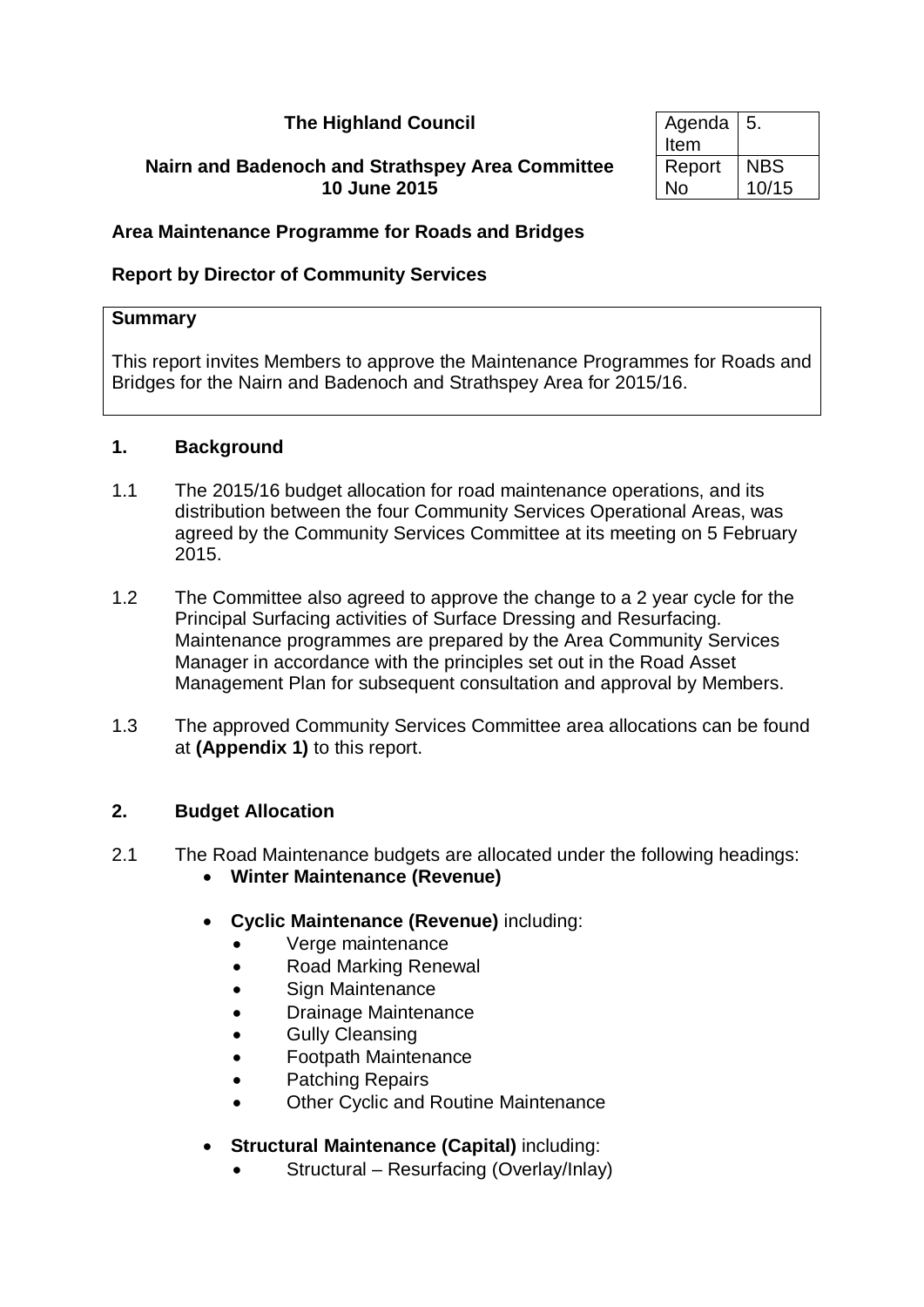- Structural Integrity Improvements
- Surface Dressing
- Bridge Maintenance
- Road Construction Stability Improvements
- 2.3 For operational purposes this report combines the budget allocations for Structural Resurfacing and Structural Integrity Improvements. Both operations are precursors to Surface Dressing Operations in subsequent years.
- 2.4 Nairn and Badenoch and Strathspey Area will deliver two thirds of its Surface Dressing operation in the first year (2015/16) of the agreed 2 year cycle, and the remaining third in the following year (2016/17). This will allow key schemes to be accommodated in the second year where significant deterioration would otherwise occur were works not to be accommodated until the following year. The area budget allocation has been prepared to enable preparation work for Surface Dressing in subsequent years to be undertaken with the Capital Structural budget (being split for patching, resurfacing schemes and road stabilisation through drainage works). Therefore, this report focuses on the 2015/16 programmes for:
	- Surface Dressing **(Appendix 2)**
	- Structural Improvements & Bridge Maintenance **(Appendix 3)**

#### **3. Road Structural Maintenance Programmes**

- 3.1 Schemes were selected for inclusion in these programmes on the basis of need using information gathered from the following sources and have been prioritised with the safety of the travelling public and sustainability of the road network as the main objectives.
	- Scottish Road Maintenance Condition Survey (SRMCS) data.
	- Safety Inspections
	- Service Inspections
	- Input and feedback from Ward Members

#### **4. Bridge Maintenance**

- 4.1 Schemes were selected for inclusion in this programme on the basis of defects reported during the programmed cycle of Principal and General Inspections on bridges in excess of 5.0 metres.
- 4.2 Only relatively minor works of a non-specialist, routine maintenance type nature, are generally included in the works programme. More significant works are included in the Capital Programme funded separately. The Bridge Maintenance programme also includes repair and replacement of Cattle Grids.

#### **5. Implications**

5.1 The combined programme for Structural Resurfacing and Structural Integrity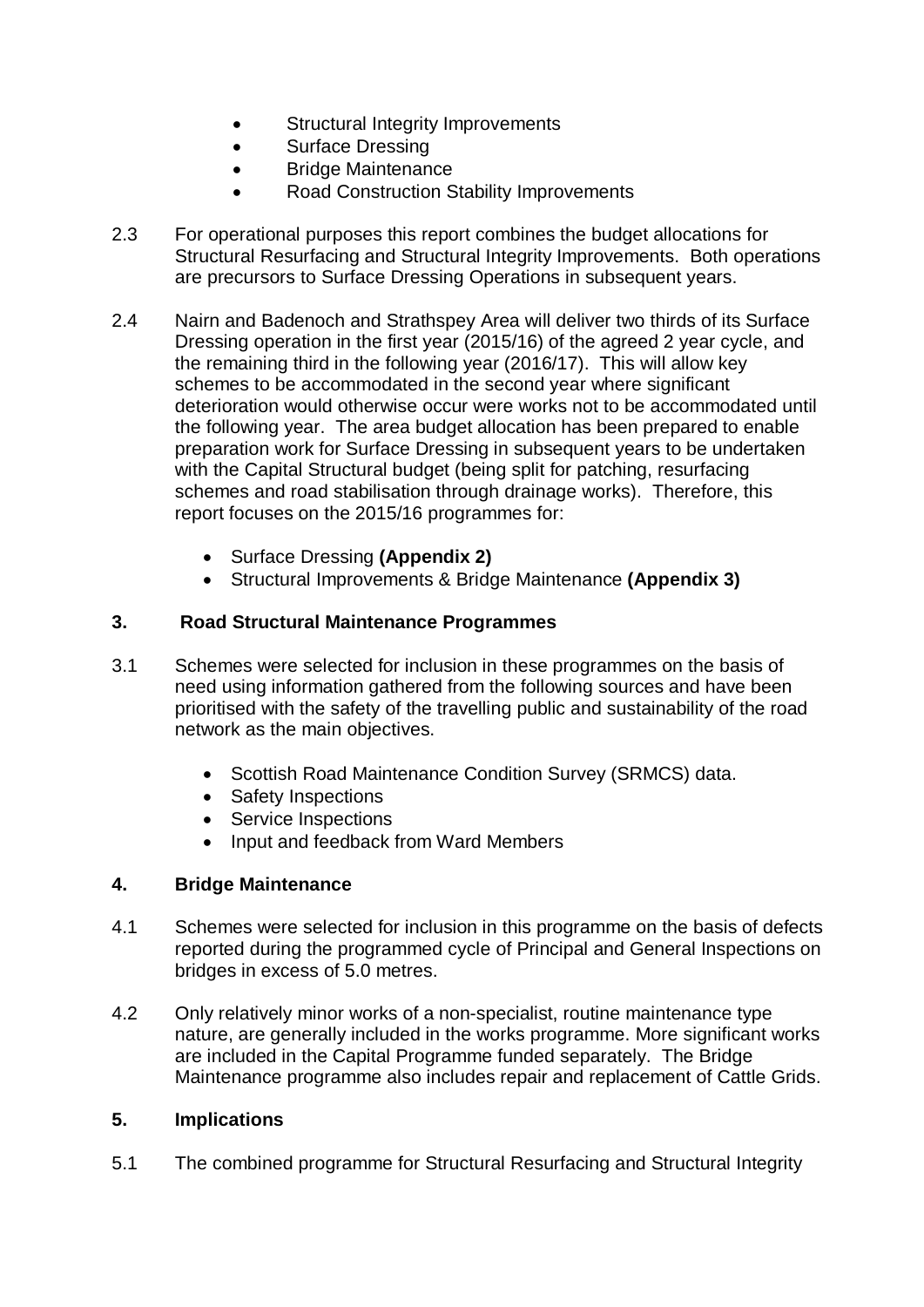Improvements enables the Council to meet its duty under the Roads (Scotland) Act 1984 within the Operational Area.

- 5.2 This report has no impact on Equality, Gaelic, Climate Change or Carbon Clever considerations. However, there may be rural considerations where the lower road usage levels and distances between communities reduce the opportunity to maximize the impact of investment decisions when compared to more densely populated area /roads with greater usage levels.
- 5.3 All work will be managed within budget allocations from a resource perspective with the Council delivering its legal responsibilities. The risk implications include a continued reduction in the standard of road conditions across Nairn and Badenoch and Strathspey.

# **Recommendation** Members are invited to: Approve the Maintenance Programmes for Roads and Bridges for the Nairn and Badenoch and Strathspey Area for 2015/16.

Designation: Director of Community Services

Date: 20/05/2015

Author: Cameron Kemp, Area Community Services Manager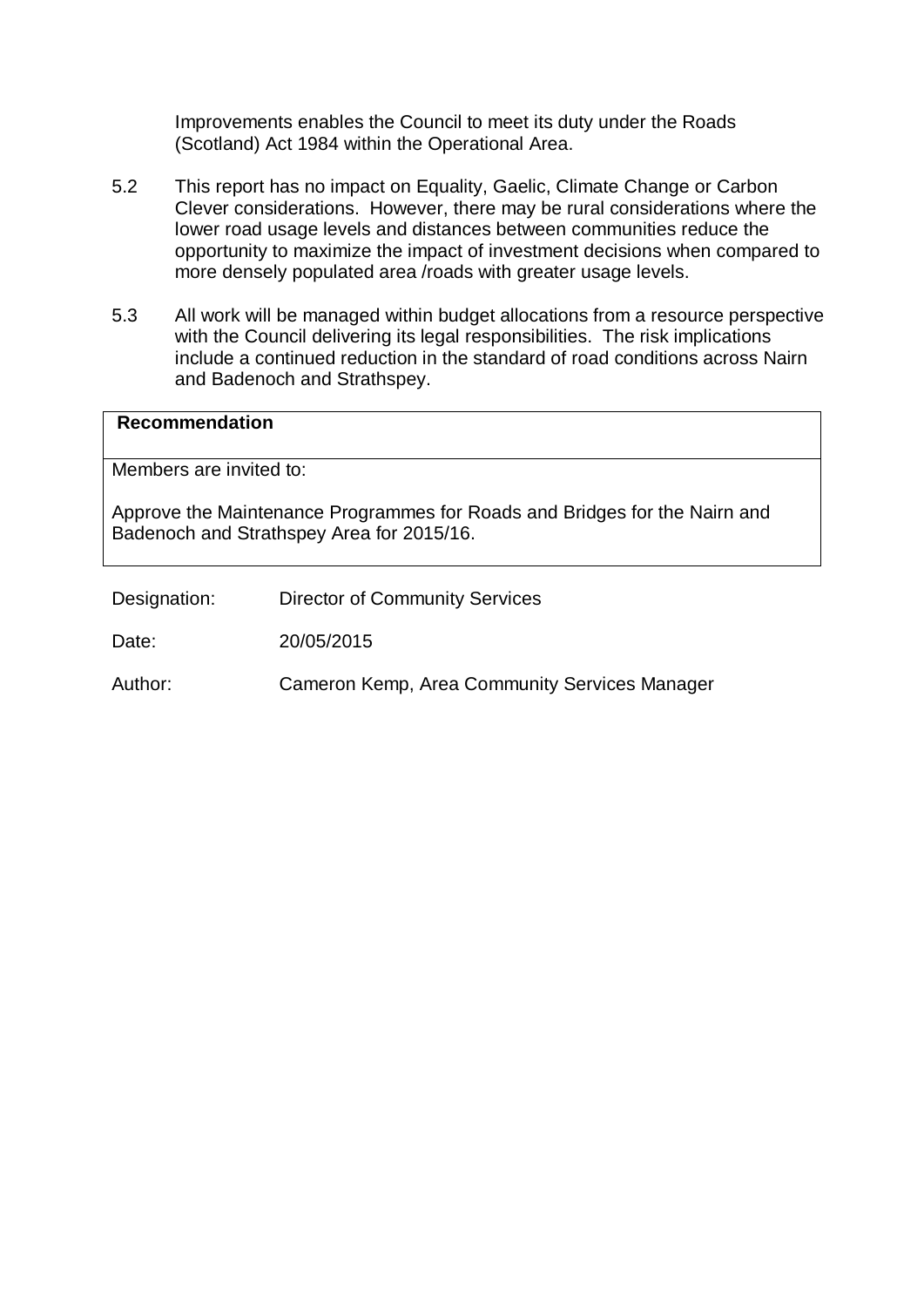### **APPENDIX 1 - Roads Budget Allocation 2015/16 - Approved at Community Services Committee 5th February 2015**

| <b>Activity</b>                                                    | <b>Total</b><br><b>Budget</b> | <b>HQ</b> | <b>Caithness &amp;</b><br><b>Sutherland</b> | Skye, Ross &<br><b>Cromarty &amp;</b><br><b>Easter Ross</b> | Nairn,<br><b>Badenoch &amp;</b><br>Strathspey,<br>Lochaber | <b>Inverness</b> |
|--------------------------------------------------------------------|-------------------------------|-----------|---------------------------------------------|-------------------------------------------------------------|------------------------------------------------------------|------------------|
| <b>REVENUE</b>                                                     |                               |           |                                             |                                                             |                                                            |                  |
| <b>Winter Maintenance</b>                                          | £4,861,756                    | £101,492  | £1,560,567                                  | £1,654,419                                                  | £774,073                                                   | £771,205         |
| <b>Cyclic Maintenance</b>                                          | £5,356,389                    | £20,000   | £1,624,352                                  | £1,766,611                                                  | £1,038,516                                                 | £906,910         |
| Drainage                                                           | £203,587                      |           | £61,970                                     | £67,398                                                     | £39,620                                                    | £34,599          |
| <b>Gully Emptying</b>                                              | £300,000                      |           | £41,624                                     | £80,468                                                     | £56,082                                                    | £121,826         |
| <b>Bridge Structural Maintenance</b>                               | £607,042                      |           | £165,873                                    | £190,623                                                    | £178,031                                                   | £72,515          |
| <b>Safety Barriers</b>                                             | £250,000                      | £250,000  |                                             |                                                             |                                                            |                  |
| <b>Flood Risk Maintenance</b>                                      | £250,000                      | £250,000  |                                             |                                                             |                                                            |                  |
| <b>Total Revenue</b>                                               | £11,828,774                   | £621,492  | £3,454,386                                  | £3,759,519                                                  | £2,086,322                                                 | £1,907,055       |
| <b>CAPITAL</b>                                                     |                               |           |                                             |                                                             |                                                            |                  |
| <b>Structural Road Maintenance:</b><br>Resurfacing (Overlay/Inlay) | £1,150,000                    |           | £301,635                                    | £400,572                                                    | £252,694                                                   | £195,099         |
| <b>Structural Road Maintenance:</b><br>Patching and Regulating *   | £1,500,000                    |           | £0                                          | £1,019,146                                                  | £0                                                         | £480,854         |
| <b>Surface Dressing</b>                                            | £1,500,000                    |           | £730,056                                    | £0                                                          | £769,944                                                   | £0               |
| <b>Bridge Maintenance</b>                                          | £350,000                      | £350,000  |                                             |                                                             |                                                            |                  |
| <b>Total Capital</b>                                               | £4,500,000                    | £350,000  | £1,031,691                                  | £1,419,718                                                  | £1,022,638                                                 | £675,953         |
| <b>Total Budget</b>                                                | £16,328,774                   | £971,492  | £4,486,077                                  | £5,179,237                                                  | £3,108,960                                                 | £2,583,008       |

**Note: \*** Preparatory work for Resurfacing and Surface Dressing in the following year.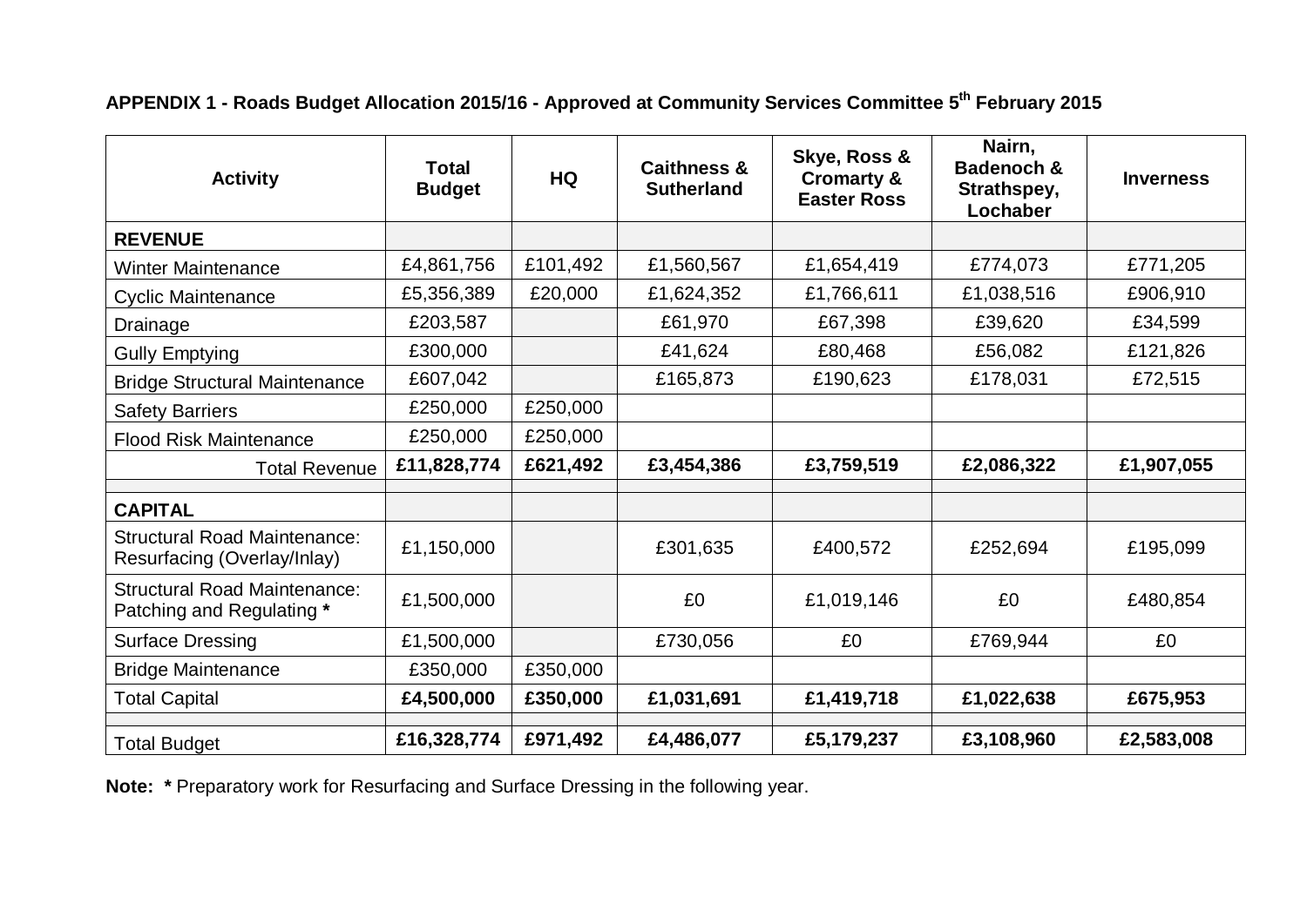### **APPENDIX 2 – Surface Dressing & 2015/16**

| No.            | <b>Route</b>                    | <b>Road Name</b>                                    | Location                              | Width<br>(m) | Length<br>(m) | Area<br>(sq.m) |
|----------------|---------------------------------|-----------------------------------------------------|---------------------------------------|--------------|---------------|----------------|
|                |                                 |                                                     | Ward 19 - Nairn                       |              |               |                |
| 1              | A939                            | Nairn - Grantown                                    | A96 to traffic calming chicane        | 6.5          | 240           | 1560           |
| $\overline{2}$ | A939                            | Nairn - Grantown                                    | Cairnglass to Logie Bridge            | 5.5          | 730           | 4015           |
| 3              | B9090                           | Nairn - Cawdor -<br>Clephanton - Loch<br>Flemington | Nairn - Howford Bridge                | 5.5          | 1645          | 9048           |
| 4              | (U401)                          | Auldearn - station -<br>Drumduan                    | <b>Auldearn Station to Drumduan</b>   | 3.5          | 650           | 2275           |
| 5              | C1159 (C54)                     | Nairn - Kingsteps- Brodie                           | <b>Lochloy Road</b>                   | 6.5(av)      | 610           | 3965           |
| 6              |                                 | Riverpark                                           |                                       | 5.5          | 460           | 2530           |
| $\overline{7}$ | U3522 (U528)                    | <b>William Street</b>                               |                                       | 5.5          | 145           | 798            |
| 8              | U3609 (U560)                    | <b>Viewfield Street</b>                             |                                       | 6            | 225           | 1350           |
|                |                                 |                                                     |                                       |              |               |                |
|                | Ward 21 - Badenoch & Strathspey |                                                     |                                       |              |               |                |
| 1              | A939                            | Grantown - Nairn                                    | Huntly's Cave to snow gates           | 6.3          | 1640          | 10332          |
| $\overline{2}$ | B9102                           | Grantown - Craigellachie                            | Quick bridge to Wester Lettoch        | 4.5          | 1850          | 8325           |
| 3              | C1126 (C38)                     | Cairngorm Rd (Ski Rd)                               | Reindeer Centre to Coire Cas junction | 7.2          | 3332          | 23990          |
| 4              | C1122 (C36)                     | Skye of Curr                                        | Corner to 30mph limit                 | 4.5          | 1810          | 8145           |
| 5              | C1124 (C37)                     | Corriehullie - Blairgorm -<br><b>Nethy Bridge</b>   | Dorback Place to Tom Buidhe           | 5            | 700           | 3500           |
| 6              | C1124 (C37)                     | Corriehullie - Blairgorm -<br><b>Nethy Bridge</b>   | The Garlyne to Capulach               | 5            | 1694          | 8470           |
| 7              | <b>B970</b>                     | <b>Streets of Kincardine</b>                        | The two resurfaced sections           | 4.3          | 95            | 408            |
| 8              | C1132 (C41)                     | Kincraig to Loch Insh                               | Kincraig Spey bridge                  | 3            | 100           | 300            |
|                |                                 |                                                     |                                       |              |               |                |